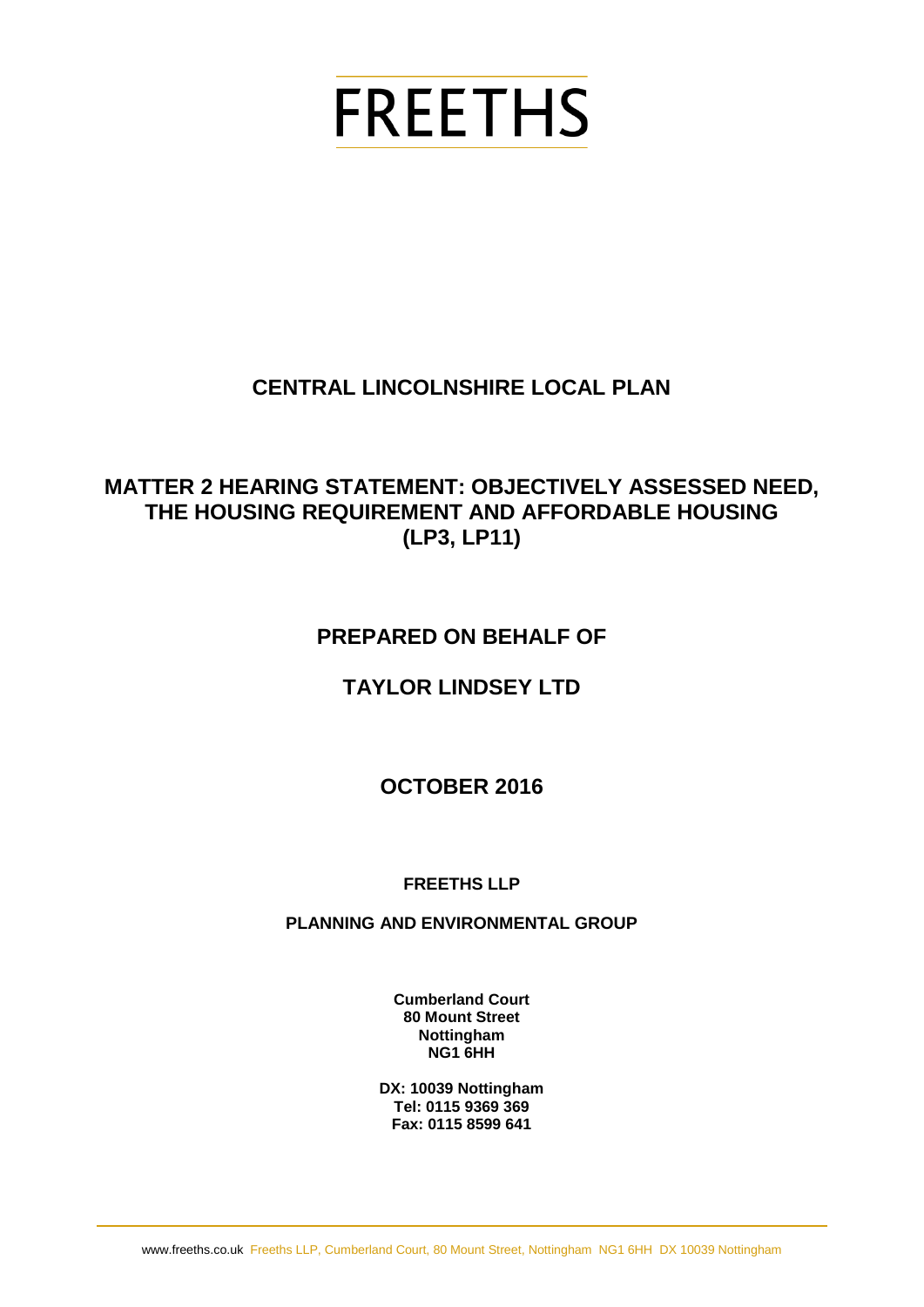#### **1. INTRODUCTION**

- 1.1. This Statement is prepared by Freeths LLP on behalf of our client Taylor Lindsey Ltd and is submitted as evidence as part of the Central Lincolnshire Local Plan Strategy examination. Taylor Lindsey Ltd is promoting a number of sites for development within the administrative area of Central Lincolnshire.
- 1.2. The issues covered by this Statement relate to Matter 2: Objectively Assessed Need, the Housing Requirement and Affordable Housing of the 'Schedule of Matters, Issues & Question for Examination' dated 16/09/16 (updated 26/09/16) prepared by the Inspector and forming the basis of the Examination Hearings. This Statement responds specifically to questions 13, 17, 18, 21 and 33 identified by the Inspector.

#### **2. COMMENTS**

*Q13. What if employment land development and job creation is higher than the baseline forecast, and subsequently there is insufficient housing to support the development of allocated employment sites? Will there be a need to find more housing sites?*

- 2.1. The Plan sets a target of 36960 new homes between 2012 and 2036 (1540 dwellings (net) pa), a figure derived from the Strategic Housing Market Assessment (SHMA) (2015) which identifies an Objectively Assessed Need (OAN) for dwellings in the range of 1432-1780 dpa, accounting for both housing need and economic growth (the latter is set out in the Economic Needs Assessment (ENA) (2015)). We consider that the target should be based on 1780 dpa.
- 2.2. Although deliverability is questioned, primarily due to the reliance on the larger sites, such an increased requirement (1780 dpa) would support SHMA comments echoing the ENA which highlights local analysis identifying potential for stronger levels of job growth to exist beyond the recommended baseline forecast in Central Lincolnshire. The ENA identifies the potential to realise between approximately 820 and 940 jobs per annum to 2036 (such levels of job growth are closely aligned to that seen in the ten years preceding the recession in 2008), generating a justified need for up to 1,780 dpa.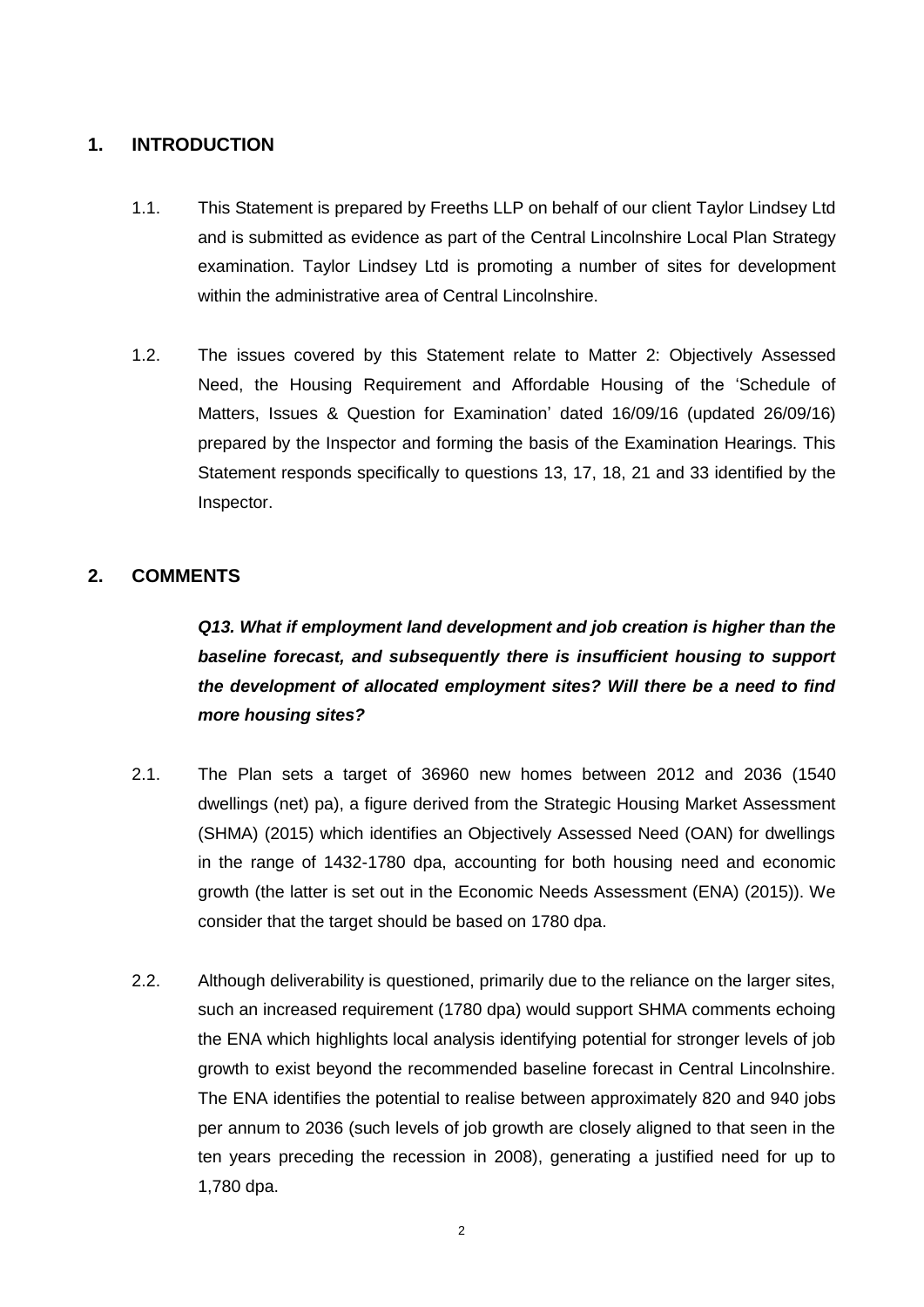2.3. The Council acknowledges the potential for an increased housing requirement due to job growth given past trends such that coupled with the Plan's reliance on a number SUEs where delivery cannot be assured within the plan period, it is considered that additional provision and sites will be required, planning positively and flexibly to allow choice, competition and contingency.

*Q17. Will the housing requirement in the Local Plan significantly boost the supply of housing as sought by paragraph 47 of the Framework? Does it reflect the Vision of the Local Plan which states that Central Lincolnshire will be a location of 'positive growth'?*

2.4. No. As stated above, the plan relies heavily on a number of large scale major strategic sites / Sustainable Urban Extensions which will be particularly challenging such that deliverability is a major concern. Such large scale sites will require major infrastructure works to be undertaken and have a number of constraints such as flooding, transport and contaminated land that will need to be addressed. Such constraints will subsequently impact on delivery and could exacerbate issues relating to viability. In the context of deliverability there is, as a result, concern that a 5 year supply of housing (as required by paragraph 47 of the NPPF) cannot be demonstrated and that it is unlikely these sites will be delivered within the plan period as anticipated. Greater choice and flexibility is therefore required in terms of size and location to deliver the OAN.

*Q18. Should the housing requirement at paragraph 2.4.1 and Policy LP3 be expressed as a minimum figure given the range of OAN identified by the SHMA? Is it adequately clear that this figure is the housing requirement?*

2.5. Yes, but with an increased requirement.

### *Q21. Has the affordable housing need (17,400 dwellings) been correctly established?*

2.6. This is questioned. The affordable housing requirement is extremely high and as a proportion of overall housing need is not considered to be deliverable against the backdrop of infrastructure requirements, other site constraints and local market conditions.